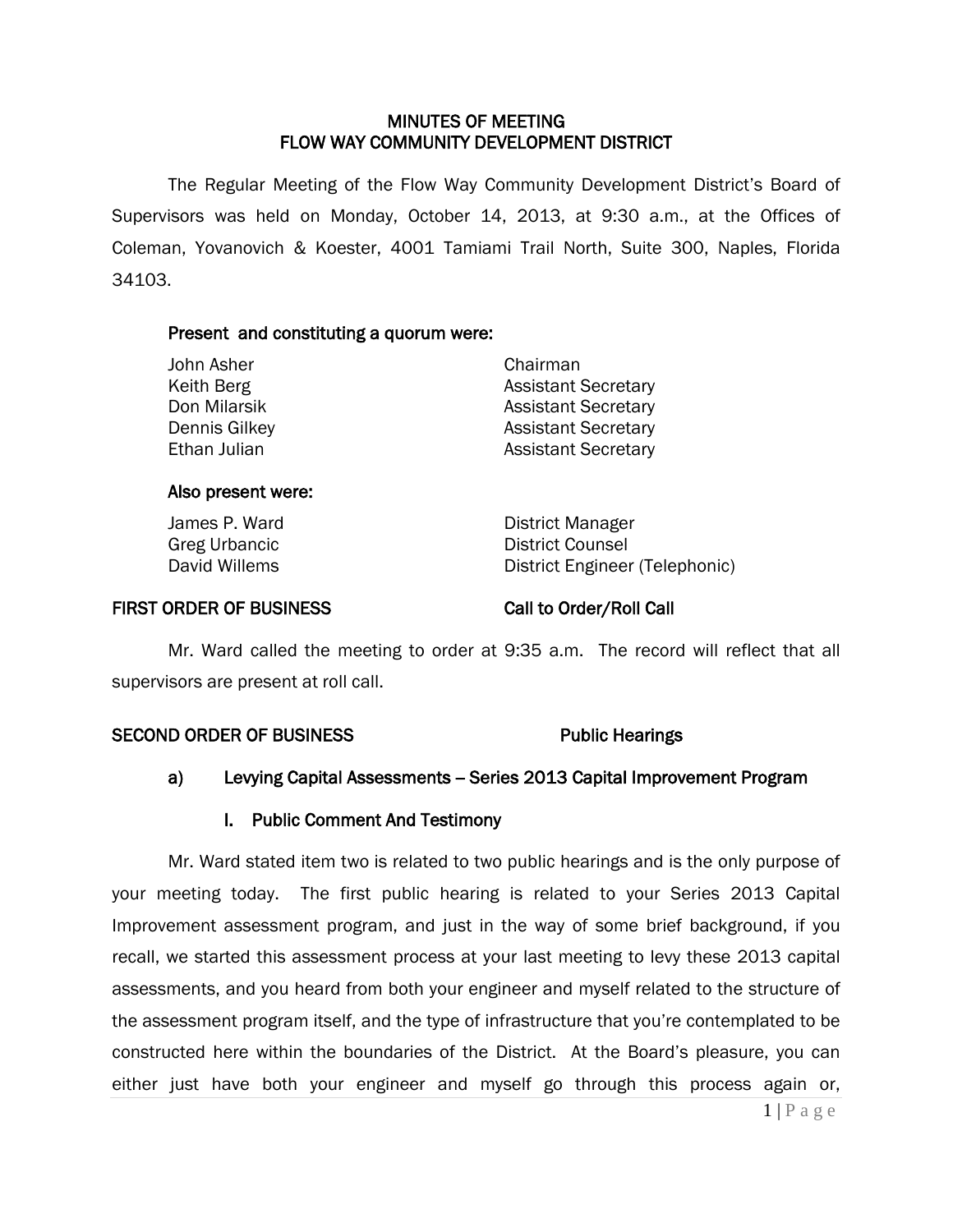alternatively, if you are comfortable with what we had advised you as of the last meeting, we do not, from staff's perspective, have any changes whatsoever to either the engineer's report or the methodology, and then we can get right into the public hearing and the equalization matters that are related to this public hearing. It's your decision.

Mr. Asher stated I'm okay with the previous explanation.

Mr. Ward stated this is a public hearing, so the first thing I will do is ask the Board to, by motion, open your public hearing.

## On MOTION made by Mr. Asher and seconded by Mr. Berg, with all in favor, opening the discussion to public comment was approved.

Mr. Ward stated the record will reflect that there are no members of the public present in person, nor have I received any written comment and/or testimony related to this public hearing from any of the affected landowners within the District. Let the record also reflect that there is only one affected landowner on this project. With that, a motion to close your public hearing would be in order.

> On MOTION made by Mr. Asher and seconded by Mr. Berg, with all in favor, closing the discussion to public comment was approved.

# II. Equalization Board

Mr. Ward stated the process here that we utilize is a little convoluted. What it normally requires is that we have what's called an Equalization Board, and an Equalization Board can be either the Board of Supervisors itself, or another Board. In this instance, since staff is recommending that we utilize the Board of supervisors as the equalization Board. The purpose of the Equalization Board is if you have heard any public comment or testimony related to either your engineer's report or your special assessment methodology that would cause you to make any changes whatsoever to either of those two reports. This would be an opportunity time for the Equalization Board to consider those changes, and to make any amendments that you desire thereto. To recommend then to the Board of Supervisors changes and/or the final engineer's report or methodology that you will have.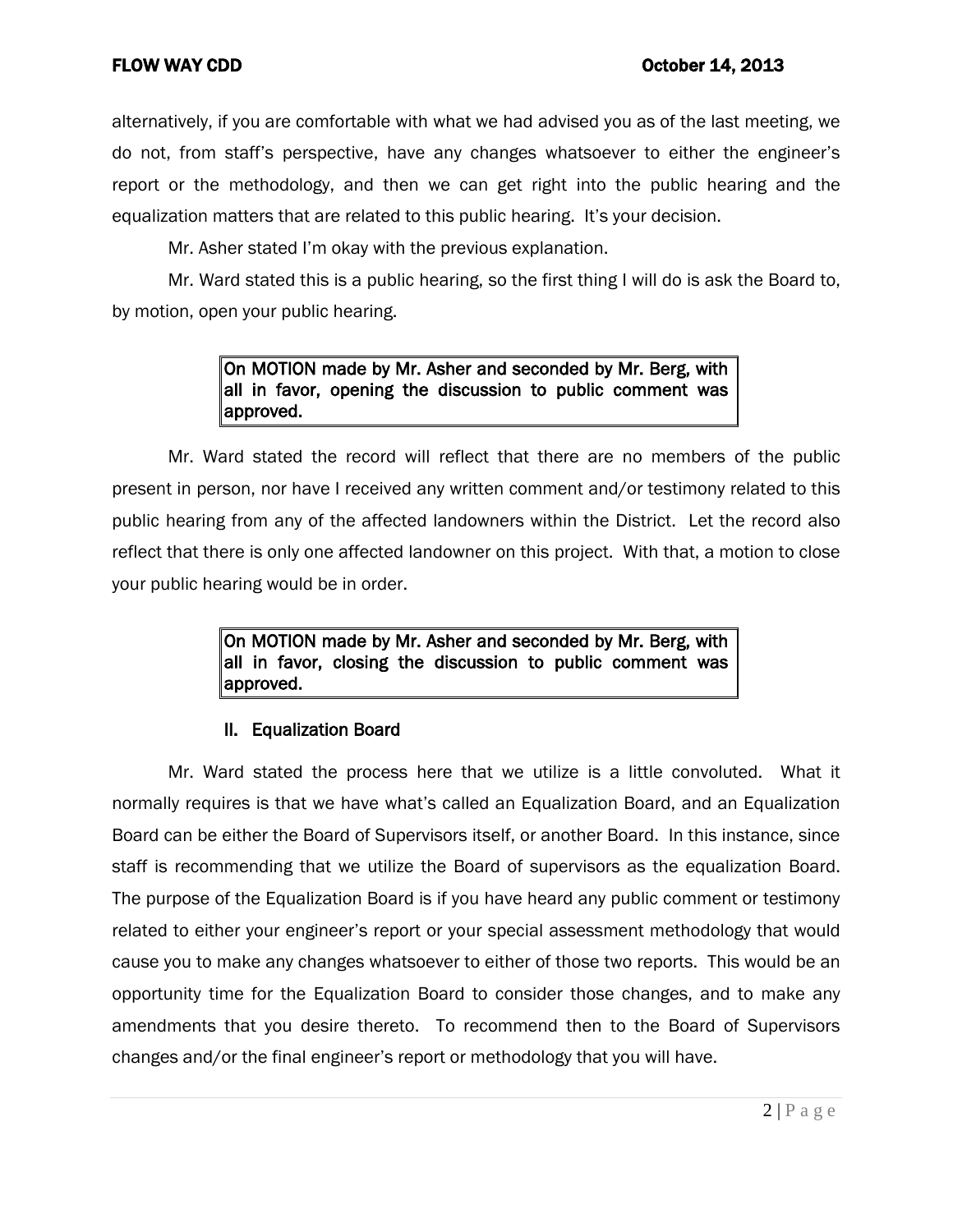Although there was none, the record will reflect that you are now sitting as the Equalization Board, and I'll ask you, as the Equalization Board, if you have any changes whatsoever that you want to make as recommendations to the Board of Supervisors. If none, then it would be simply a motion of the Equalization Board to recommend both the engineer's report dated August 2013, and the special assessment report dated August 26, 2013, to the Board of Supervisors.

Mr. Asher stated I've heard no comments or concerns.

On MOTION made by Mr. Asher and seconded by Mr. Gilkey, with all in favor, the Engineer's Report dated August 2013 and the Special Assessment Report dated August 26, 2013.

Mr. Ward stated that concludes your requirements sitting as the Equalization Board.

## III. Board Of Supervisors' Comments

Mr. Ward stated if you now sitting as the Board of Supervisors have any questions or comments related to the methodology or the engineer's report, it would be appropriate at this time to so indicate. If not, then the final action would be to adopt Resolution 2014-1. What I'll ask Greg to do is, I know there were some minor changes that we made to that to go through those changes with you from the resolution that was put in your agenda.

Mr. Urbancic stated for the most part, these were just little typographical type cleanups that I went over with bond council at the recommendation. Really, they're so minor, I handed out the redlined so that you could see what they were; they were just sort of minor. Wording changes were where wording was missed or they just needed to fill something in. The only one of any substance was in section six, when we talked about the assessment share that would be finalized with respect to each parcel. They wanted to just clarify that it was the proportionate share of the assessment in each case that went against each parcel. Otherwise, as I said, it's just typographical matters, and you have the revised version. That would be there for your consideration.

Mr. Ward asked any questions from the Board?

 IV. Consideration Of Resolution 2014-1, the Board Of Supervisors of Flow Way Community Development District Authorizing Projects for Construction and/or Acquisition of Infrastructure Improvements; Equalizing, Approving,,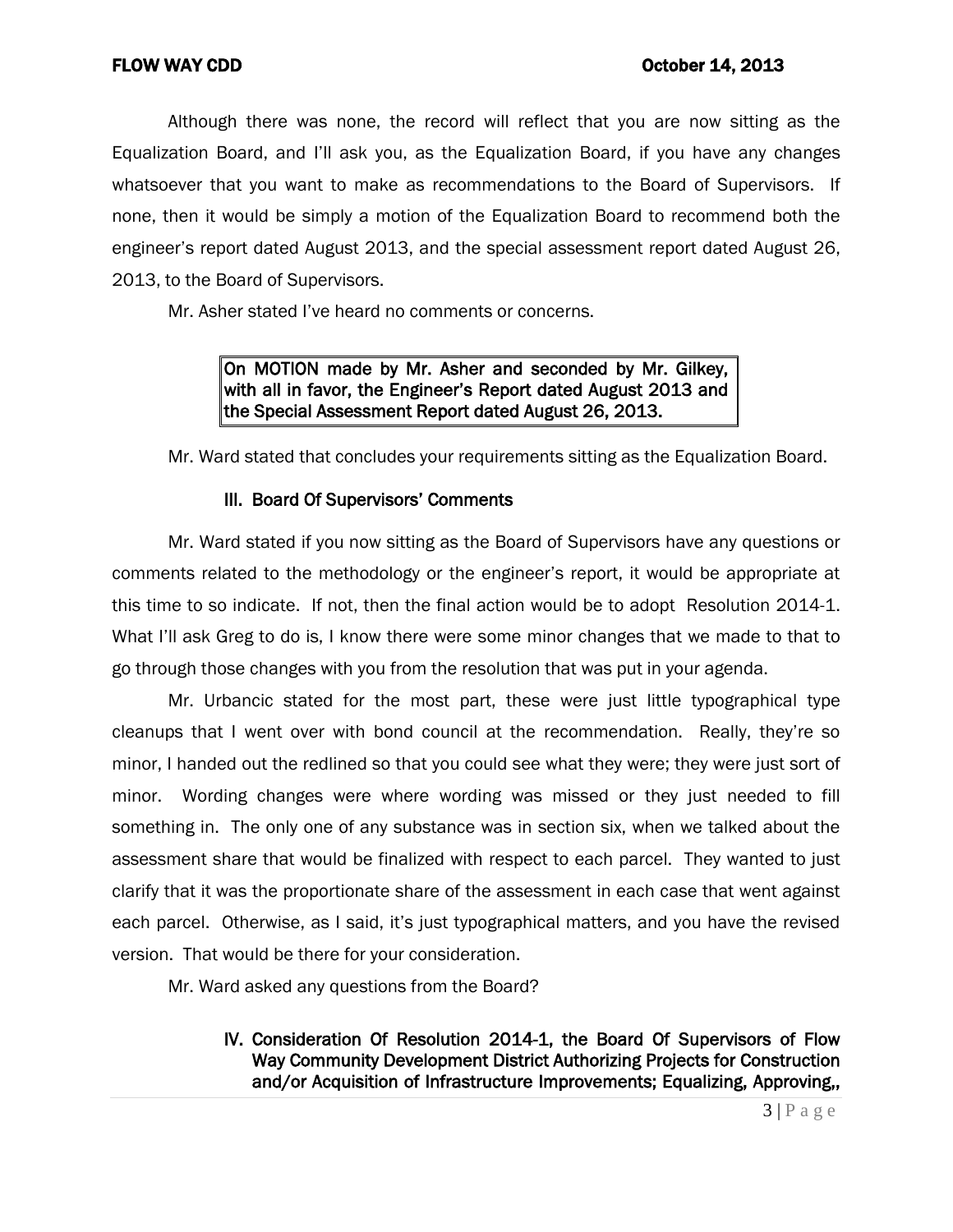Confirming and Levying Special Assessments On Property Specifically Benefitted by Such Projects to Pay the Cost Thereof; Providing for the Payment and the Collection of Such Special Assessments by the Methods Provided for by Chapters 170, 190 and 197 Florida Statutes; Confirming the District's Intention to Issue Special Assessment Bonds; Providing For True-Up Payment; Making Provisions Relating to the Transfer Of Real Property to Governmental Bodies; Providing for the Recording of an Assessment Notice; Providing for Severability; Conflicts and Providing for an Effective Date

Mr. Ward stated the final action then to adopt the Series 13 Capital Improvement Assessment Program would be to adopt Resolution 2014-1 as amended by your counsel.

## On MOTION made by Mr. Asher and seconded by Mr. Berg, with all in favor, Resolution 2014-1 was approved.

Mr. Ward stated that concludes your assessment process for you for your 2013 Capital Assessment Program.

## b) Uniform Method Of Collection Of Assessments

The second public hearing is related to the Uniform Method of collection of assessments. Briefly, this is a process that we go through in Florida, all governmental agencies, but specifically districts, utilize it a lot to use the Property Appraiser and the Tax Collector of the county in which the district is located to place your assessments on the Property Appraiser's rolls of the county. It provides for a notification process to the state and to the Property Appraiser and Tax Collector, and it authorizes the consideration of two agreements that will get brought back to you from both Property Appraiser and Tax Collector to be able to use the Property Appraiser's rolls for inclusion of your assessments and the Tax Collector for the collection of your assessments.

## I. Public Comment

With that, this is a public hearing. I'll ask that you, by motion, open it up to any public comment that you may have.

> On MOTION made by Mr. Asher and seconded by Mr. Julin, with all in favor, opening the discussion to public comment was approved.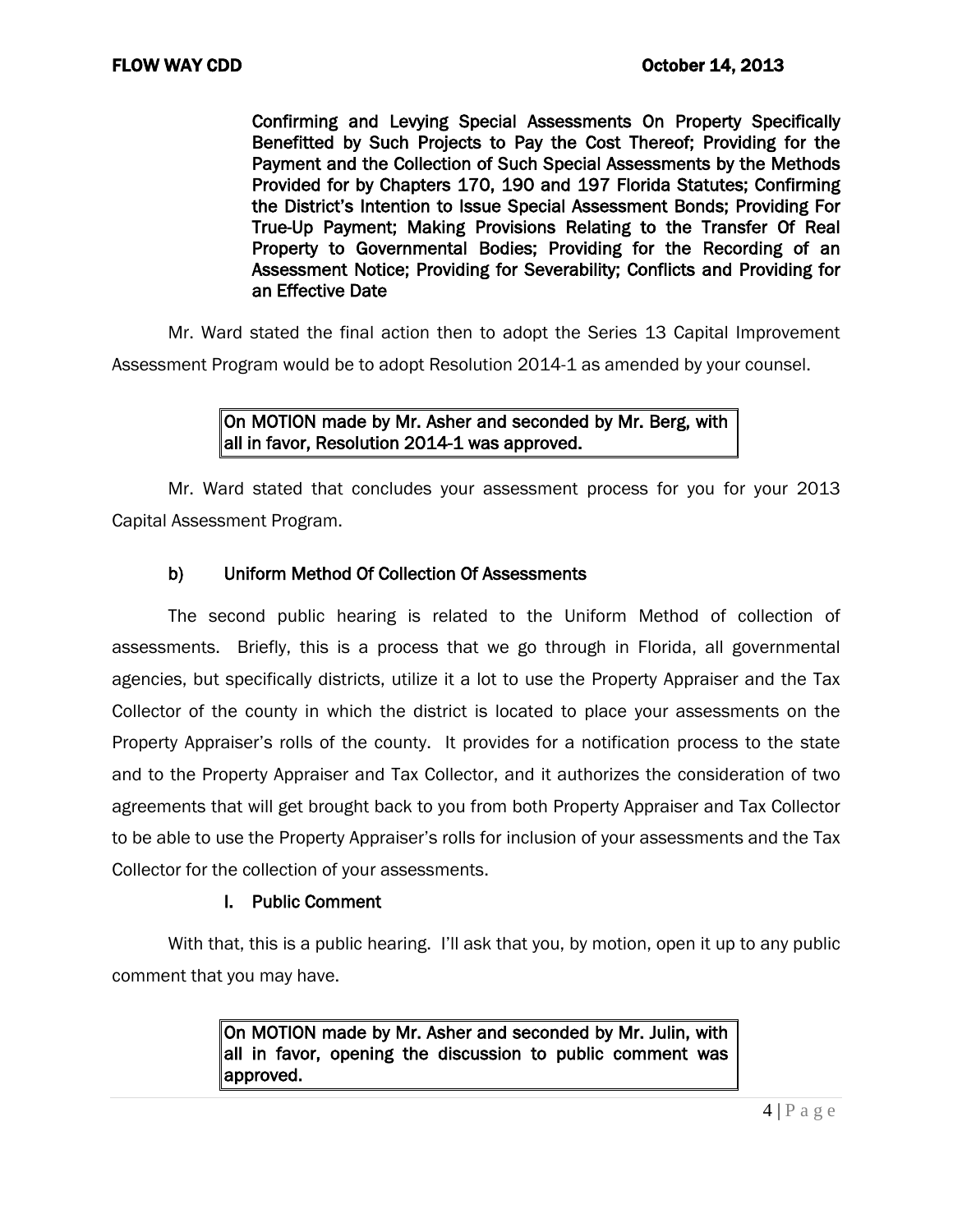Mr. Ward stated the record will reflect that there are no members of the public present in person, so, with that, I'll ask you by motion to close your public hearing.

> On MOTION made by Mr. Asher and seconded by Mr. Julin, with all in favor, closing the discussion to public comment was approved.

## II. Board Comment

Mr. Ward asked any Board comment or questions related to the Uniform Method?

 III. Consideration of Resolution 2014-2, the Board of Supervisors of Flow Way Community Development District Expressing the Intent of the District to Use the Uniform Method of Levy, Collection and Enforcement of Non-Ad Valorem Assessments as Authorized and Permitted by Section 197.3632, Florida Statutes; Expressing the Need for the Levy of Non-Ad Valorem Assessments and Setting Forth the Legal Description of the Real Property Within the District's Jurisdictional Boundaries That May or Shall be Subject to the Levy of the District Non-Ad Valorem Assessments; Providing for Severability and Invalid Provisions; Providing for Conflict and Providing for an Effective Date

Mr. Ward stated a motion to adopt Resolution 2014-2 would be in order.

On MOTION made by Mr. Asher and seconded by Mr. Berg, with all in favor, Resolution 2014-2 was approved.

## THIRD ORDER OF BUSINESS STATES STAFF Reports

## a) District Attorney

Mr. Urbancic stated the only thing I wanted to note is our validation hearing for the

bonds is October 28; that's coming up pretty quick. Beyond that, no further report.

## b) District Engineer

Mr. Ward stated David is on the phone with us. David, did you have anything?

Mr. Williams stated no, I do not have anything.

# c) District Manager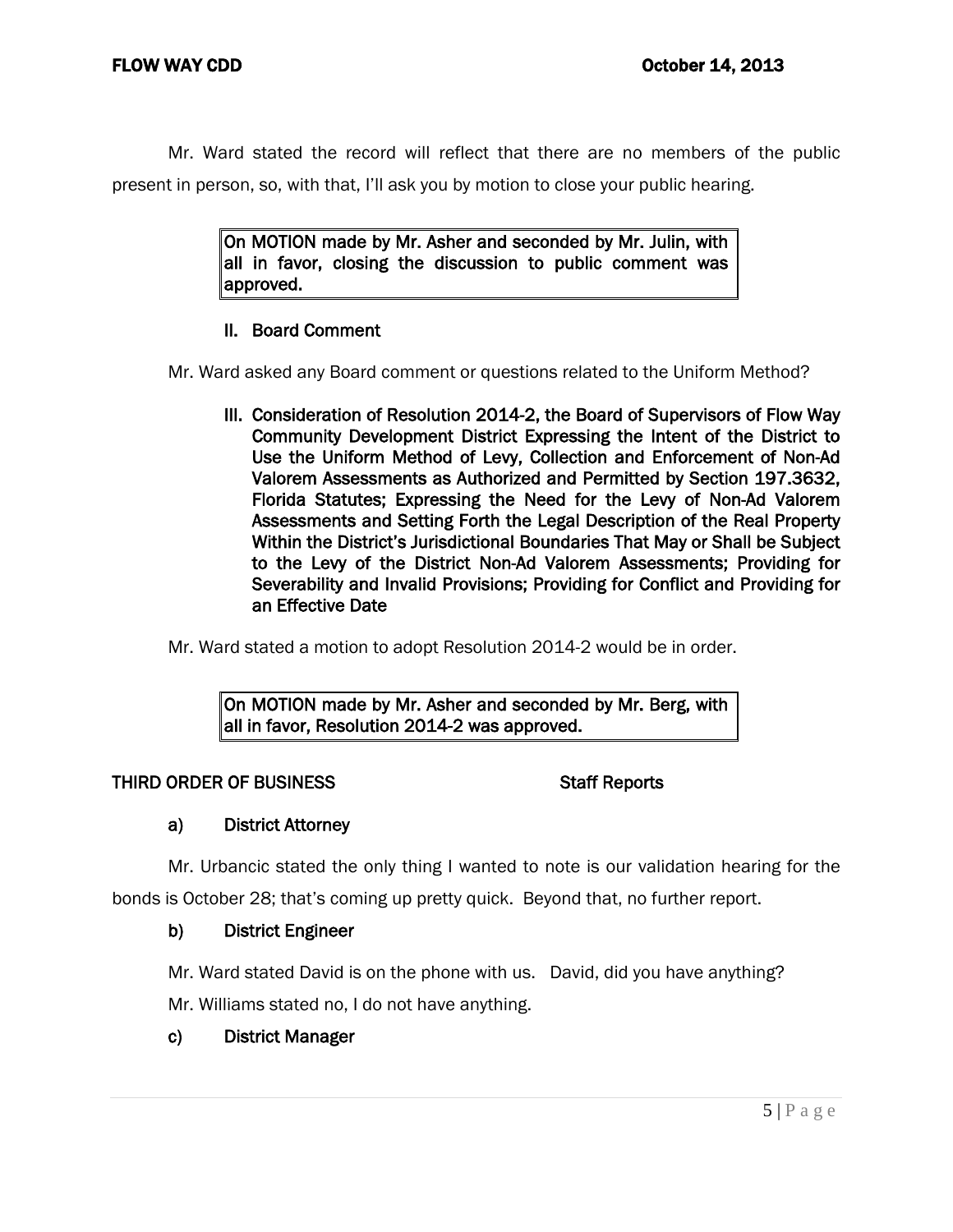Mr. Ward stated the only thing I had for you is that we're going to request you to continue today's meeting to the 23<sup>rd</sup> at 9:30 here in the offices of Goodlette, Coleman & Johnson, and that will be to be in a position to have a delegation bond resolution and various other documents related to the Series 2013 bonds. I will tell you up front the documents probably will not be ready much before Tuesday afternoon, so what I will do is when they will be coming, is I will bring the documents to the Board meeting with me for Wednesday Morning, so I won't make you print out the volumes of information that will be contained in all of those documents. If, for some reason we are unable to get all of the documents ready, then I will just let you know by email that we will not have a meeting on Wednesday of next week.

A male speaker asked when is the validation hearing, October 28?

- Mr. Urbancic stated October 28 at 1:30 p.m., that's a Monday.
- Mr. Asher asked is the Board required to be at that meeting?
- Mr. Ward stated the validation hearing, no.
- Mr. Urbancic stated we'll staff and the engineers there.
- A male speaker asked where is that?
- Mr. Urbancic stated down at the courthouse.
- Mr. Ward stated with any luck at all, it will be very easy.

Mr. Urbancic stated I don't know how many this judge has already done, but usually they're not contested, if there's no affected landowners that are contesting it, it usually does pretty good, and we should be able to stipulate to most things.

> On MOTION made by Mr. Asher and seconded by Mr. Julin, with all in favor, the meeting was continued to October 23, 2013, at 9:30 a.m. at the offices of Coleman, Yovanovich & Koester, 4001 Tamiami Trail N, suite 300, Naples.

### FOURTH ORDER OF BUSINESS Supervisors' Requests

No discussion

### FIFTH ORDER OF BUSINESS Adjournment